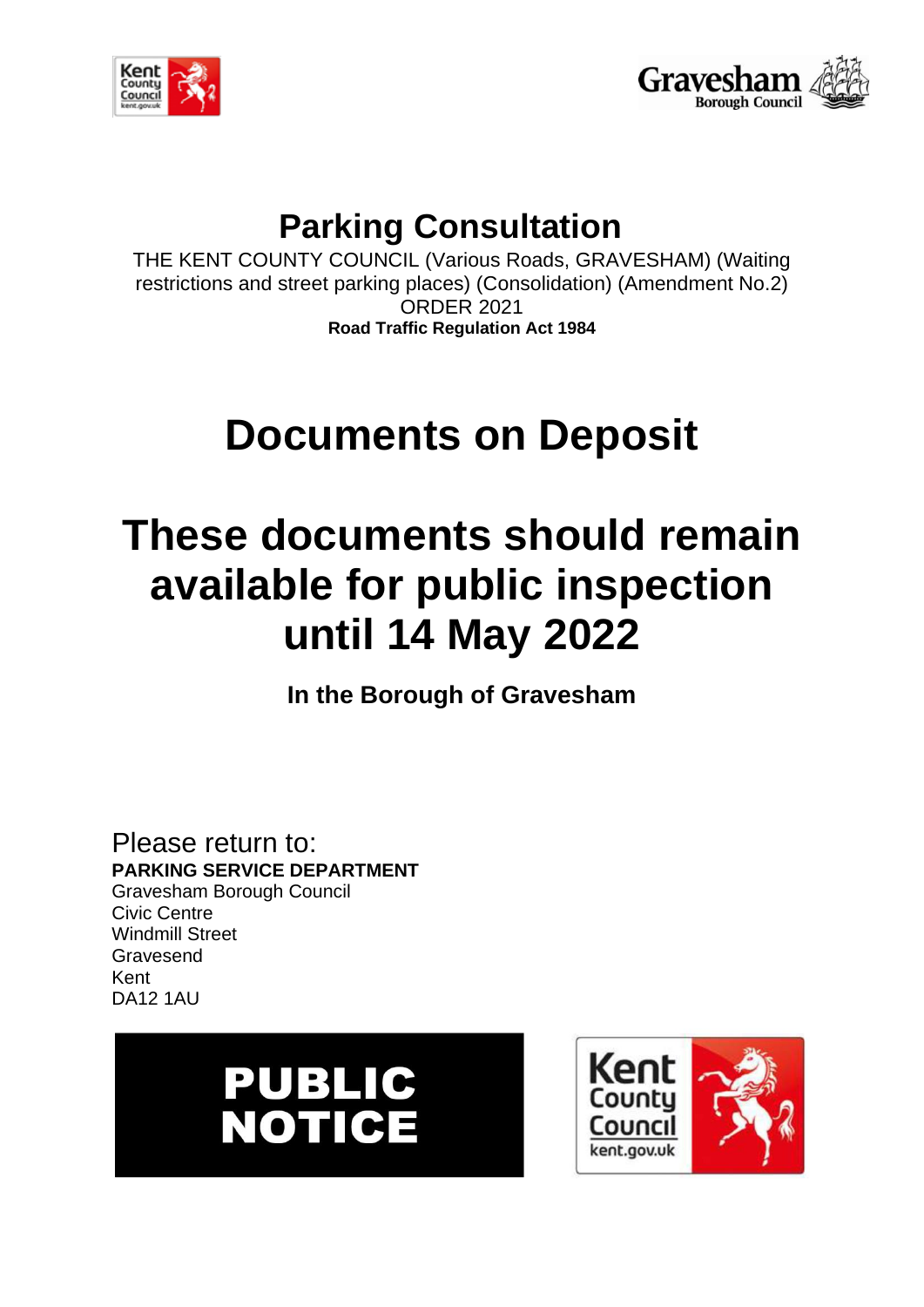



## **Public Notice In the Borough of Gravesham**

#### **THE KENT COUNTY COUNCIL (VARIOUS ROADS, GRAVESHAM) (WAITING RESTRICTIONS AND STREET PARKING PLACES) (CONSOLIDATION) (AMENDMENT NO.2) ORDER 2021**

NOTICE is hereby given that the Kent County Council hereby make an Order under Sections 1, 2, 32, 35, 36, 45, 46, 47, 49, 53, 124 and Part IV of Schedule 9 to the Road Traffic Regulation Act 1984, the Traffic Management Act 2004, the Civil Enforcement of Parking Contraventions (England) General Regulations 2007 and of all other enabling powers and after consultation with the Chief Officer of Police in accordance with Part III of Schedule 9 to the Act.

#### **1. Introduce "No Waiting at any time" double yellow line (DYL) restrictions in the following roads:**

- a. Singlewell Road at its junctions with Ascot Road, Dennis Road and The Fairway.
- b. Lower Rochester Road, Higham, at its junction with Martins Close
- c. Fountain Walk across the entrance to the bin stores, between the buildings of No's 58-69 and 70-81
- d. Park Avenue, Northfleet across the entrance to the school
- e. St Marks Avenue at its junction with Marina Drive
- f. Mitchell Avenue across the entrance to Wombwell Park
- g. Dashwood Road at its junctions with New House Lane and Farmcroft, and on the western side of Dashwood Road, between New House Lane and Farmcroft
- h. Station Road, Northfleet on the north-east side into the parking area between No. 1-2 Stonebridge Road and 175 High Street.
- i. Salem Place, Northfleet on the east side for 7 metres from the junction with Shepherd Street
- **2. Introduce** "**No Loading Mon-Friday 8am – 9:30am and 2:30pm – 4pm" restriction in the following road:**
	- a. St Francis Avenue, extending the existing markings between the junctions with Cimba Wood and Cambria Crescent for a distance of 7.5 metres on both sides.
- **3. Introduce** "**Permit Parking Area (N01) Mon-Sat 8am – 6:30pm" restrictions in the following road:**
	- a. Station Road, Northfleet extend the PPA into the parking area between No's. 1-2 Stonebridge Road and 175 High Street.

#### **4. Amend the existing restrictions in the following roads:**

- a. Lynton Road South remove the existing "Permit Parking Area" restriction across the entrance to Lynton Court for 10 metres and replace with "No Waiting at any time" restrictions.
- b. Dover Road East remove the single yellow line (SYL) between numbers 35 and 45 and on the opposite side of the road, replace with "No Waiting at any time restrictions".
- c. Grange Road shorten the existing bay outside No. 3-19 by eight metres on each end and replace with SYL "No Waiting Mon-Fri 8am – 10am".
- d. Saddington Street remove the existing SYL outside Auto Cruse Service Centre and replace with "No Waiting at any time" restriction
- e. Windmill Street remove 14 metres of existing DYL restriction at the junction of Portland Road and remove the existing bay outside Portland Villas and replace with SYL "No Waiting Mon-Sat 8am-6:30pm".
- f. Windmill Street remove the SYL restriction from a point 10 metres north of the junction with Leith Park Road to a point 10 metres south of the entrance to Sunnyside and replace with "No Waiting at any time" for an additional five metres at the junction with Leith Park Road and "1 Hour Time Limited Bays 8am – 6.30pm with no return for 2 hour (Zone C permit holders exempt), Zone C Permit Holders at all other times" bay for the remaining section.
- g. Wellington Street remove the SYL for six metres across the entrance to 7 Wellington Street.
- h. Beresford Road remove 6m from the southern end of the resident bay outside No. 4

The Order was made on 24 February 2022 and its provisions will come into effect on 03 March 2022.

A copy of the Order, which will come into effect on 3 March 2022, together with the statement of the Council's reasons for making the Experimental Order, and a copy of any other Orders which will be amended by this Order [may be viewed online.](https://www/gravesham.gov.uk/parking-consultations)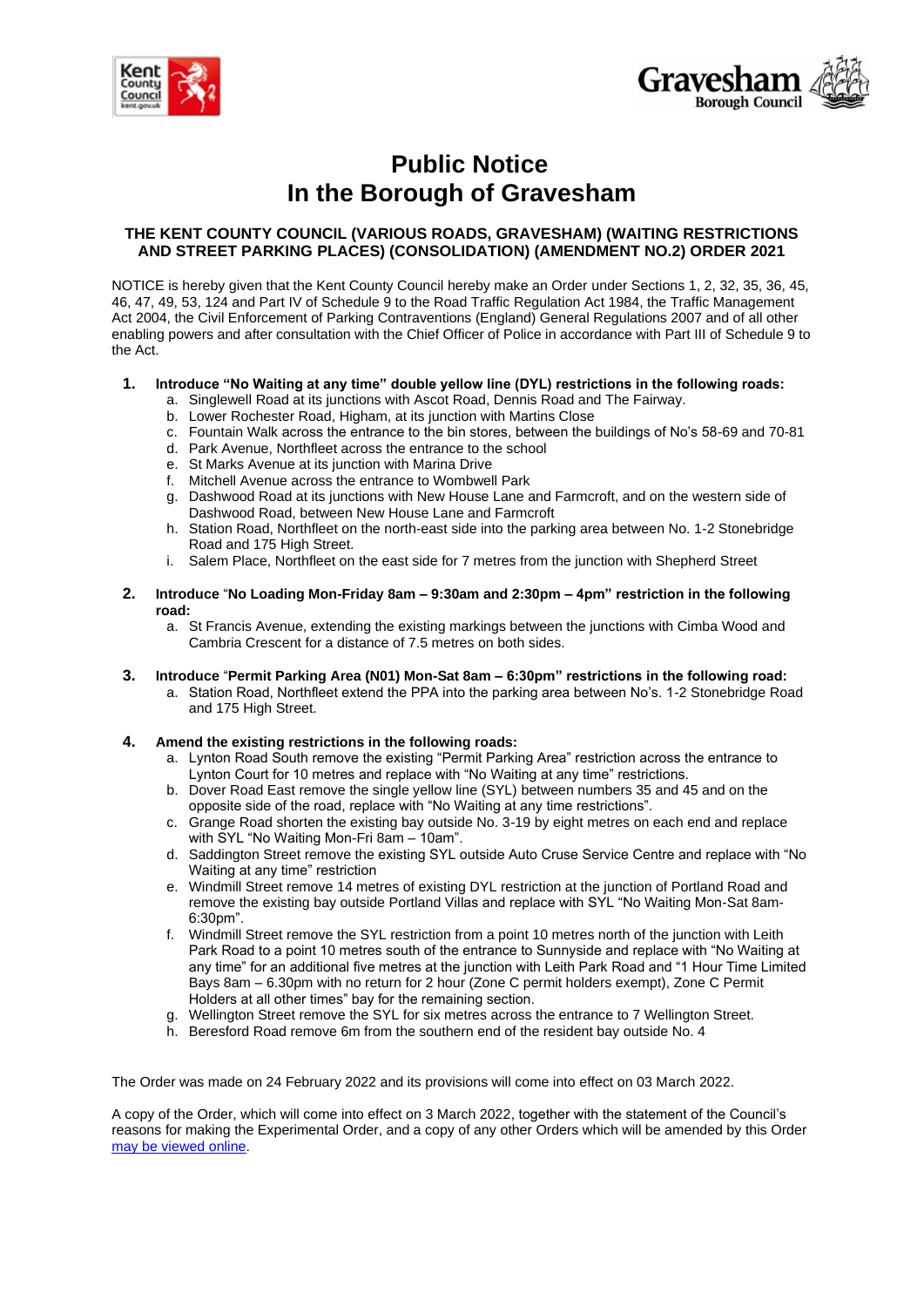



The Order provides that in pursuance of section 10(2) of the Act, the specified officer may, if it appears essential in the interests of the expeditious, convenient, and safe movement of traffic on the highway or for preserving or improving the amenities of the area through which any road affected by the Order runs, modify or suspend the Order or any of its provisions.

The Order is to be on an experimental basis for a maximum period of 18 months and the Council will be considering in due course whether the provisions of the Experimental Order should be continued in force indefinitely by means of a Permanent Order. Any person may object to the making of the Permanent Order for the purpose of such indefinite continuation within a period of six months beginning with the day on which the above-mentioned Experimental Order came into operation or, if the Experimental Order is subsequently varied or modified by other Orders, beginning with the day on which the latest variation or modification came into operation. Any such objection and other representations to the Experimental Order must be made in writing stating the grounds on which they are made and sent to the council. This can be done either:

a. by email to [parking.consultation@gravesham.gov.uk;](mailto:parking.consultation@gravesham.gov.uk) or

b. by writing to the Parking Services Manager, Gravesham Borough Council, Parking Services Department, Civic Centre, Windmill Street, Gravesend, DA12 1AU

**Nicholas May**

Parking Services Manager Gravesham Borough Council

24<sup>th</sup> February 2022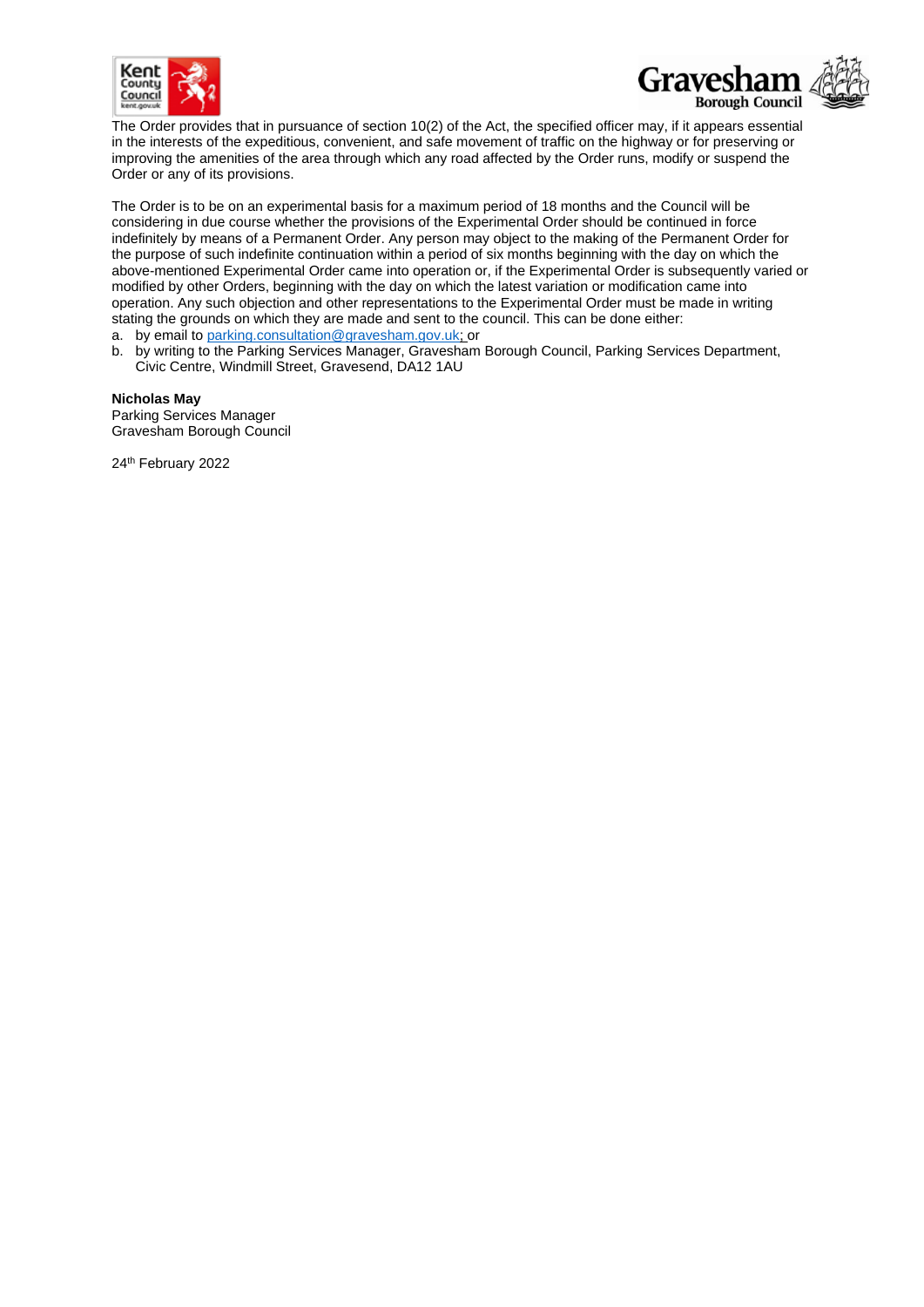



## THE KENT COUNTY COUNCIL

### **(SPRINGHEAD ENTERPRISE PARK, GRAVESHAM) (NO WAITING FOR HEAVY GOODS VEHICLES RESTRICTIONS) EXPERIMENTAL ORDER 2021**

## **STATEMENT OF REASONS**

| <b>Location</b>                                                                                                                                              | <b>Proposals</b>                                  | Reason                                                                                                                                                              |  |
|--------------------------------------------------------------------------------------------------------------------------------------------------------------|---------------------------------------------------|---------------------------------------------------------------------------------------------------------------------------------------------------------------------|--|
| Singlewell Road at its junctions with<br>Ascot Road, Dennis Road and The<br>Fairway                                                                          | To introduce no waiting at any time restrictions. | To avoid danger to persons and other traffic by<br>maintaining sight lines at junctions and<br>preventing parking in locations where considered<br>unsafe to do so. |  |
| Lower Rochester Road, Higham, at<br>its junction with Martins Close                                                                                          | To introduce no waiting at any time restrictions. | To avoid danger to persons and other traffic by<br>maintaining sight lines at junctions and<br>preventing parking in locations where considered<br>unsafe to do so. |  |
| <b>Fountain Walk</b>                                                                                                                                         | To introduce no waiting at any time restrictions. | To ensure the bin shed entrance is kept clear for<br>refuse collections.                                                                                            |  |
| Park Avenue, Northfleet                                                                                                                                      | To introduce no waiting at any time restrictions. | To ensure the school entrance is kept clear.                                                                                                                        |  |
| St Marks Avenue at its junction with<br>Marina Drive                                                                                                         | To introduce no waiting at any time restrictions. | To avoid danger to persons and other traffic by<br>maintaining sight lines at junctions and<br>preventing parking in locations where considered<br>unsafe to do so. |  |
| Mitchell Avenue, Northfleet                                                                                                                                  | To introduce no waiting at any time restrictions. | To ensure clear access into Wombwell Park                                                                                                                           |  |
| Dashwood Road at its junctions with<br>New House Lane and Farmcroft,<br>and on the western side of<br>Dashwood Road, between New<br>House Lane and Farmcroft | To introduce no waiting at any time restrictions. | To avoid danger to persons and other traffic by<br>maintaining sight lines at junctions and<br>preventing parking in locations where considered<br>unsafe to do so. |  |
| <b>Station Road, Northfleet</b>                                                                                                                              | To introduce no waiting at any time restrictions. | To avoid danger to persons and other traffic by<br>maintaining sight lines at junctions and<br>preventing parking in locations where considered<br>unsafe to do so. |  |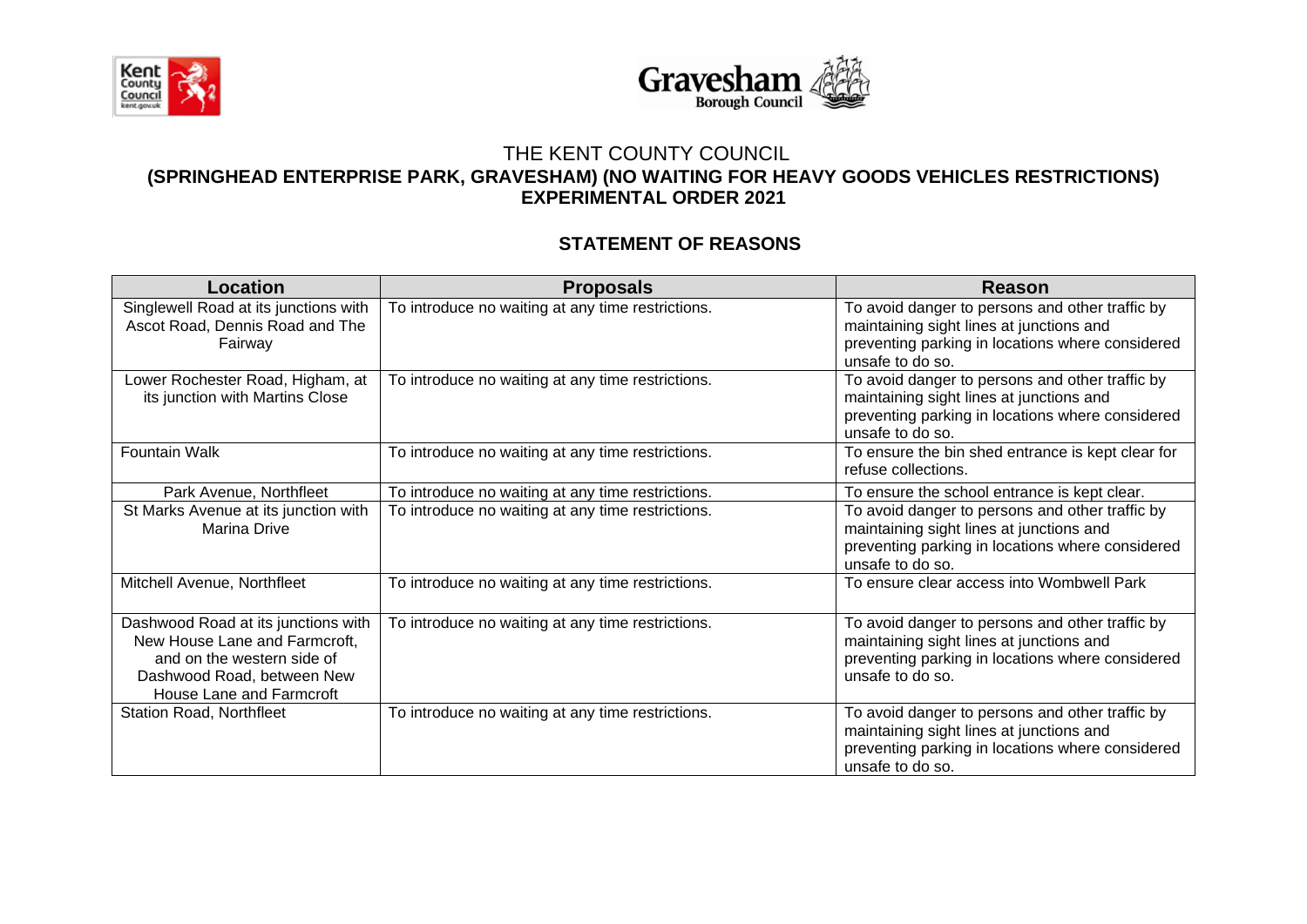



| Location                        | <b>Proposals</b>                                                                                                                                                                                                                                                                                                            | <b>Reason</b>                                                                                                                                                                                                                                             |  |
|---------------------------------|-----------------------------------------------------------------------------------------------------------------------------------------------------------------------------------------------------------------------------------------------------------------------------------------------------------------------------|-----------------------------------------------------------------------------------------------------------------------------------------------------------------------------------------------------------------------------------------------------------|--|
| Salem Place, Northfleet         | To introduce no waiting at any time restrictions.                                                                                                                                                                                                                                                                           | To avoid danger to persons and other traffic by<br>maintaining sight lines at junctions and<br>preventing parking in locations where considered<br>unsafe to do so.                                                                                       |  |
| St Francis Avenue, Gravesend    | To introduce "No Loading Mon-Friday 8am - 9:30am and<br>2:30pm - 4pm" restriction                                                                                                                                                                                                                                           | To avoid danger to persons and other traffic by<br>maintaining sight lines at junctions and<br>preventing parking in locations where considered<br>unsafe to do so.                                                                                       |  |
| <b>Station Road, Northfleet</b> | To introduce a new Permit Parking Area (PPA)                                                                                                                                                                                                                                                                                | To facilitate the passage on this road by better<br>managing parking availability.                                                                                                                                                                        |  |
| Lynton Road South, Gravesend    | To replace the existing "Permit Parking Area" restriction with<br>"No Waiting at any time" restrictions                                                                                                                                                                                                                     | To ensure clear access into Lynton Court                                                                                                                                                                                                                  |  |
| Dover Road East, Northfleet     | To remove the existing "No Waiting 8am - 6:30pm, Mon-Sat"<br>and on one side replace with "No Waiting at any time"<br>restrictions                                                                                                                                                                                          | Due to increased parking on one side                                                                                                                                                                                                                      |  |
| Grange Road, Gravesend          | To shorten the existing resident bay and replace with "No<br>Waiting Mon-Fri 8am - 10am" restrictions                                                                                                                                                                                                                       | Bay removal due to installation of two dropped<br>kerbs, installation of no waiting to bring in line<br>with other restrictions.                                                                                                                          |  |
| Saddington Street, Gravesend    | To remove the existing "No Waiting 8am - 6:30pm, Mon-Sat"<br>and replace with "No Waiting at any time" restrictions                                                                                                                                                                                                         | To bring in line with other restrictions.                                                                                                                                                                                                                 |  |
| Windmill Street, Gravesend      | To remove the existing "No Waiting at any time" restriction and<br>remove the existing bay and replace with SYL "No Waiting<br>Mon-Sat 8am-6:30pm".                                                                                                                                                                         | Bay removal due to installation of two dropped<br>kerbs, installation of no waiting to bring in line<br>with other restrictions.                                                                                                                          |  |
| Windmill Street, Gravesend      | To remove the existing "No Waiting 8am - 6:30pm, Mon-Sat"<br>and replace with "No Waiting at any time" for an additional five<br>metres and "1 Hour Time Limited Bays 8am - 6.30pm with no<br>return for 2 hour (Zone C permit holders exempt), Zone C<br>Permit Holders at all other times" bay for the remaining section. | To avoid danger to persons and other traffic by<br>maintaining sight lines at junctions and<br>preventing parking in locations where considered<br>unsafe to do so and to facilitate the passage on<br>this road by better managing parking availability. |  |
| Wellington Street, Gravesend    | To remove the existing "No Waiting 8am - 6:30pm, Mon-Sat"                                                                                                                                                                                                                                                                   | Due to dropped kerb                                                                                                                                                                                                                                       |  |
| Beresford Road, Northfleet      | To remove a section of the existing shared use bay                                                                                                                                                                                                                                                                          | Due to dropped kerb                                                                                                                                                                                                                                       |  |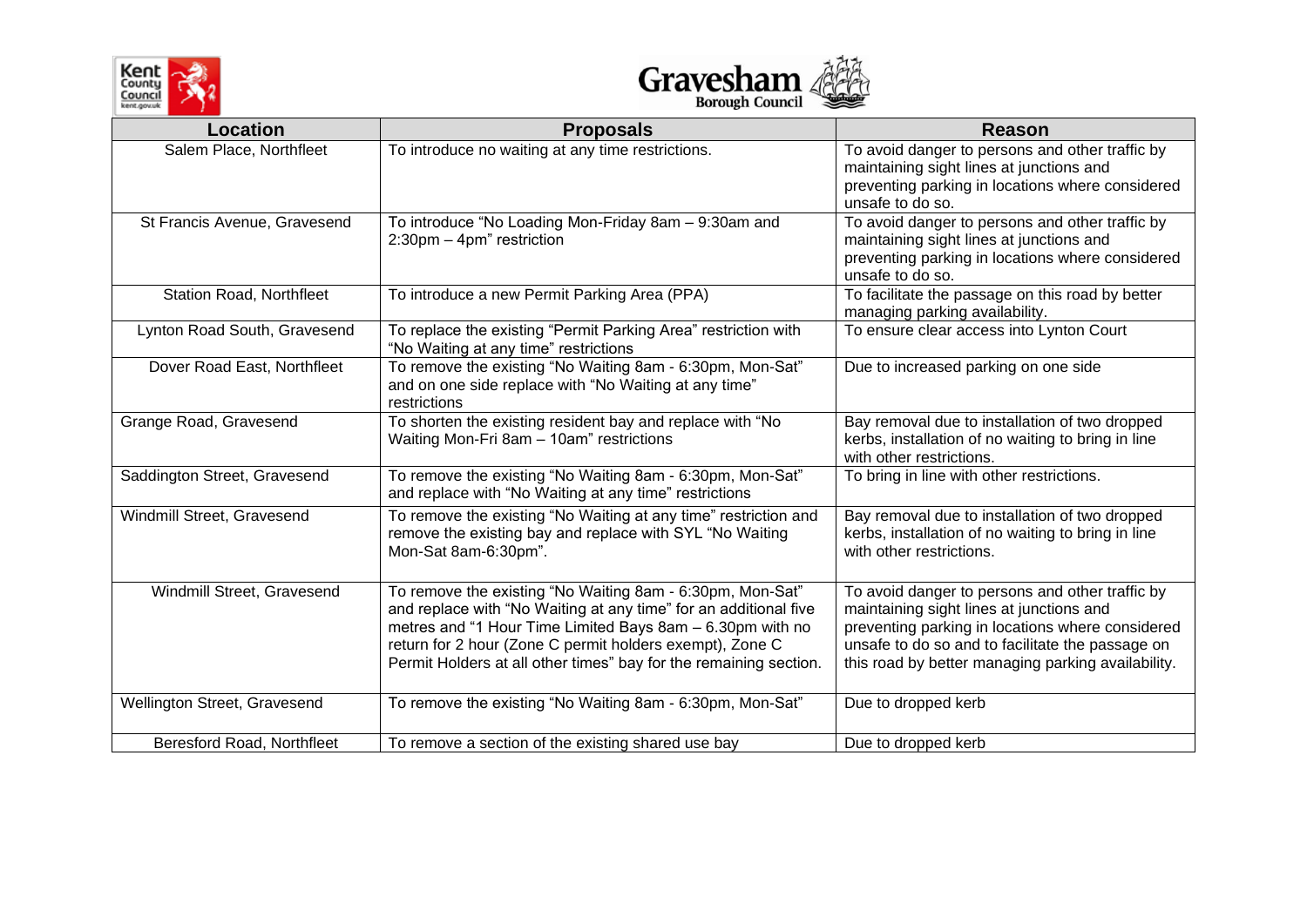



## **THE KENT COUNTY COUNCIL (VARIOUS ROADS, GRAVESHAM) (WAITING RESTRICTIONS AND STREET PARKING PLACES) (CONSOLDATION) ORDER (AMENDMENT No.2 ORDER 2021**

## **Road Traffic Regulation Act, 1984**

The KENT COUNTY COUNCIL, acting as the Local Traffic Authority and in exercise of its powers under Sections 1(1) and (2), 2(1) to (3), 4(2), of part of IV of Schedule 9 to the Road Traffic Regulation Act 1984 ('the Act') and of all other enabling powers, after consultation with the Chief Office of Police in accordance with Part III of Schedule 9 to the Act, hereby make the following order:-

- 1. This Order shall come into operation on 3rd day of March 2022 and may be cited as "The Kent County Council (Various Roads, Gravesham) (Waiting Restrictions and Street Parking Places) (Consolidation) Order (Amendment No.2) Order 2021" ('this Order')
- 2. The Interpretation Act 1978 shall apply to this Order as it applies for the interpretation of an Act of Parliament.
- 3. Without prejudice to the validity of anything done or to any liability incurred in respect of any act or omission before the coming into operation of this Order, 'The Kent County Council (Various Roads, Gravesham) (Waiting Restrictions and Street Parking Places) (Consolidation) Order 2021' ('the Order of 2021') shall have effect as though:

| <b>Revision</b> | Replacement            |  |
|-----------------|------------------------|--|
| AA47            | revision 0 replaced by |  |
| AA48            | revision 0 replaced by |  |
| AA50            | revision 0 replaced by |  |
| AB49            | revision 0 replaced by |  |
| AB50            | revision 0 replaced by |  |
| AC46            | revision 0 replaced by |  |
| AC49            | revision 0 replaced by |  |
| AC64            | revision 0 replaced by |  |
| AD49            | revision 0 replaced by |  |
| AD50            | revision 0 replaced by |  |
| AE50            | revision 0 replaced by |  |
| AH53            | revision 0 replaced by |  |